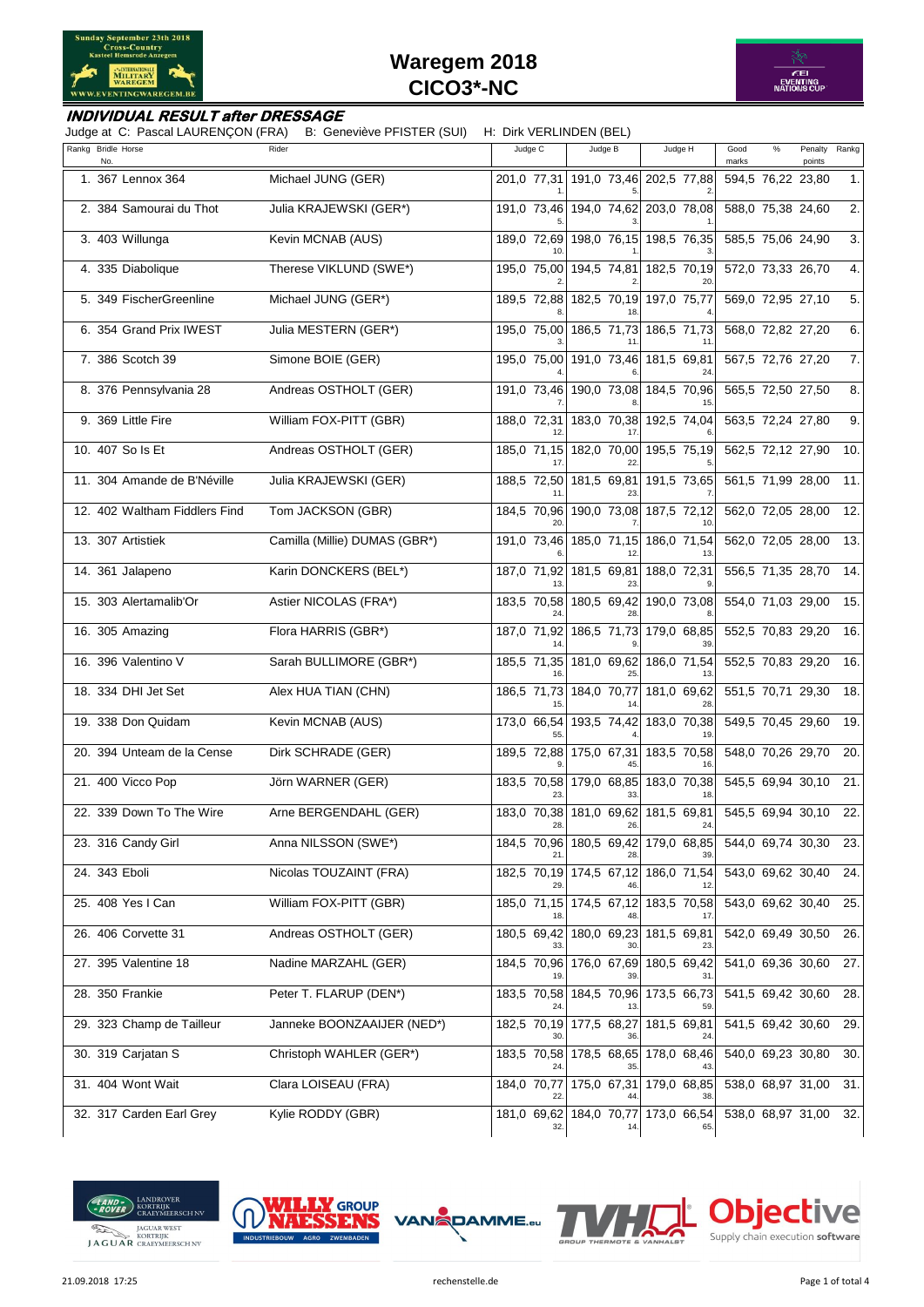



#### **INDIVIDUAL RESULT after DRESSAGE**

Judge at C: Pascal LAURENÇON (FRA) B: Geneviève PFISTER (SUI) H: Dirk VERLINDEN (BEL)

| Rankg Bridle Horse<br>No       | Rider                           | Judge C           | Judge B                             | Judge H                                    | Good<br>%<br>marks | Penalty<br>points | Rankg |
|--------------------------------|---------------------------------|-------------------|-------------------------------------|--------------------------------------------|--------------------|-------------------|-------|
| 33. 389 Tenareze               | Harry MEADE (GBR)               | 180,5 69,42       |                                     | 182,5 70,19 174,0 66,92                    | 537,0 68,85 31,20  |                   | 33.   |
| 34. 330 Collien P 2            | Will FURLONG (GBR*)             | 177,0 68,08       |                                     | 186,5 71,73 173,0 66,54                    | 536,5 68,78 31,20  |                   | 34.   |
| 35. 371 Monarts Masterpiece    | Flora HARRIS (GBR)              | 178,5 68,65       |                                     | 182,5 70,19 174,0 66,92                    | 535,0 68,59 31,40  |                   | 35.   |
| 36. 340 Ducati van den Overdam | Lara DE LIEDEKERKE-MEIER (BEL*) | 179,5 69,04       | 176,0 67,69                         | 178,5 68,65                                | 534,0 68,46 31,50  |                   | 36.   |
| 37. 321 Cascaria V             | Kai-Steffen MEIER (GER)         | 177,5 68,27       | 176,0 67,69                         | 181,0 69,62                                | 534,5 68,53 31,50  |                   | 37.   |
| 38. 362 Jum Jum                | Frank OSTHOLT (GER)             | 176,0 67,69       | 176,0 67,69                         | 181.5 69.81                                | 533,5 68,40 31,60  |                   | 38.   |
| 39. 326 Checkovich             | Arne BERGENDAHL (GER)           | 183,0 70,38       | 170,0 65,38                         | 179,5 69,04                                | 532,5 68,27 31,70  |                   | 39.   |
| 40. 359 Ignatz 22              | Christoph WAHLER (GER)          |                   | 176,0 67,69 181,0 69,62             | 175,5 67,50                                | 532,5 68,27 31,70  |                   | 40.   |
| 41. 309 BGS Urlanmore Prince   | Ben LEUWER (GER)                | 177,5 68,27       | 177,0 68,08                         | 176,5 67,88                                | 531,0 68,08 31,90  |                   | 41.   |
| 42. 378 Quaddeldou R OLD       | Jerome ROBINE (GER)             | 181,5 69,81       | 174,0 66,92                         | 174,5 67,12                                | 530,0 67,95 32,10  |                   | 42.   |
| 43. 322 Chakiris Star          | Alexander WHEWALL (GBR)         | 179,5 69,04       | 176,0 67,69                         | 174,0 66,92                                | 529,5 67,88 32,10  |                   | 43.   |
| 44. 390 Trompe l'Oeil d'Emery  | Alexis GOURY (FRA*)             |                   | 179,0 68,85 172,5 66,35 177,5 68,27 |                                            | 529,0 67,82 32,20  |                   | 44.   |
| 45. 342 Dusty                  | Tom JACKSON (GBR)               | 177,0 68,08       |                                     | 182,0 70,00 168,0 64,62                    | 527,0 67,56 32,40  |                   | 45.   |
| 46. 301 Absolut Allegro        | Laura LOGE (BEL)                | 171,5 65,96       | 180,0 69,23                         | 175,5 67,50                                | 527,0 67,56 32,40  |                   | 46.   |
| 46. 358 Hopper ten Hunsel      | Kris VERVAECKE (BEL)            | 174,5 67,12       | 171,5 65,96                         | 181,0 69,62                                | 527,0 67,56 32,40  |                   | 46.   |
| 48. 397 Vendee Globe'jac       | Nicolas TOUZAINT (FRA*)         | 179,5 69,04       | 164,5 63,27                         | 182,0 70,00                                | 526,0 67,44 32,60  |                   | 48.   |
| 49. 353 Golden Midnight        | Malin JOSEFSSON (SWE*)          | 169,5 65,19       | 183,5 70,58                         | 170,5 65,58<br>72                          | 523,5 67,12 32,90  |                   | 49.   |
| 50. 377 Picasso d'Oreal        | Marie Caroline BARBIER (FRA*)   | 174,0 66,92       | 170,5 65,58                         | 179,0 68,85                                | 523,5 67,12 32,90  |                   | 50.   |
| 51. 385 Scipio S               | Rebecca-Juana GERKEN (GER)      | 176,5 67,88       | 167,0 64,23<br>68                   | 180,0 69,23<br>34                          | 523,5 67,12 32,90  |                   | 51.   |
| 52. 327 Chippieh               | Ebba ADNERVIK (SWE*)            | 178,0 68,46       | 171,5 65,96                         | 173,5 66,73                                | 523,0 67,05 33,00  |                   | 52.   |
| 53. 314 Caja 20                | Willa NEWTON (GBR)              | 173,5 66,73       | 168,0 64,62                         | 180,5 69,42<br>31                          | 522,0 66,92 33,10  |                   | 53.   |
| 54. 374 My Diss Sire           | Judith BARKER (GBR)             | 175,0 67,31<br>49 | 175,5 67,50                         | 170,5 65,58<br>73.                         | 521,0 66,79 33,20  |                   | 54.   |
| 54. 379 Quattrino              | Jonna BRITSE (SWE)              |                   |                                     | 176,5 67,88 171,5 65,96 173,0 66,54        | 521,0 66,79 33,20  |                   | 54.   |
| 56. 336 Diva de Vision         | Vivan Mary RYSLINGE (DEN*)      |                   |                                     | 172,0 66,15 168,5 64,81 180,0 69,23        | 520,5 66,73 33,30  |                   | 56.   |
| 57. 380 Quilando Z             | Rebecca CHIAPPERO (ITA*)        |                   |                                     | 171,5 65,96 179,0 68,85 169,0 65,00        | 519,5 66,60 33,40  |                   | 57.   |
| 58. 372 Montina 4              | Nils TREBBE (GER)               | 167,5 64,42       |                                     | 170,5 65,58 180,5 69,42                    | 518,5 66,47 33,50  |                   | 58.   |
| 59. 341 Dustman                | Alexander TORDOFF (GBR)         | 165,0 63,46       | 173,0 66,54                         | 179,5 69,04                                | 517,5 66,35 33,70  |                   | 59.   |
| 60. 348 Finest Fellow          | Elena OTTO-ERLEY (GER)          |                   |                                     | 172,0 66,15 169,0 65,00 176,5 67,88        | 517,5 66,35 33,70  |                   | 60.   |
| 61. 356 High Kingdom           | Zara TINDALL (GBR)              |                   |                                     | 169,0 65,00 171,0 65,77 174,0 66,92        | 514,0 65,90 34,10  |                   | 61.   |
| 62. 352 Glasker Sweet Clover   | Felicity COLLINS (GBR)          | 171,5 65,96       |                                     | 168,5 64,81 174,0 66,92                    | 514,0 65,90 34,10  |                   | 62.   |
| 63. 315 Calvin                 | Cecilie ERIKSEN (DEN*)          | 172,5 66,35       |                                     | 166,0 63,85 175,5 67,50                    | 514,0 65,90 34,10  |                   | 63.   |
| 64. 325 Chapeau Spirit         | Jordy WILKEN (NED*)             | 57.               | 57.                                 | 172,5 66,35 170,5 65,58 171,0 65,77<br>71. | 514,0 65,90 34,10  |                   | 64.1  |





DAMME.eu



Objective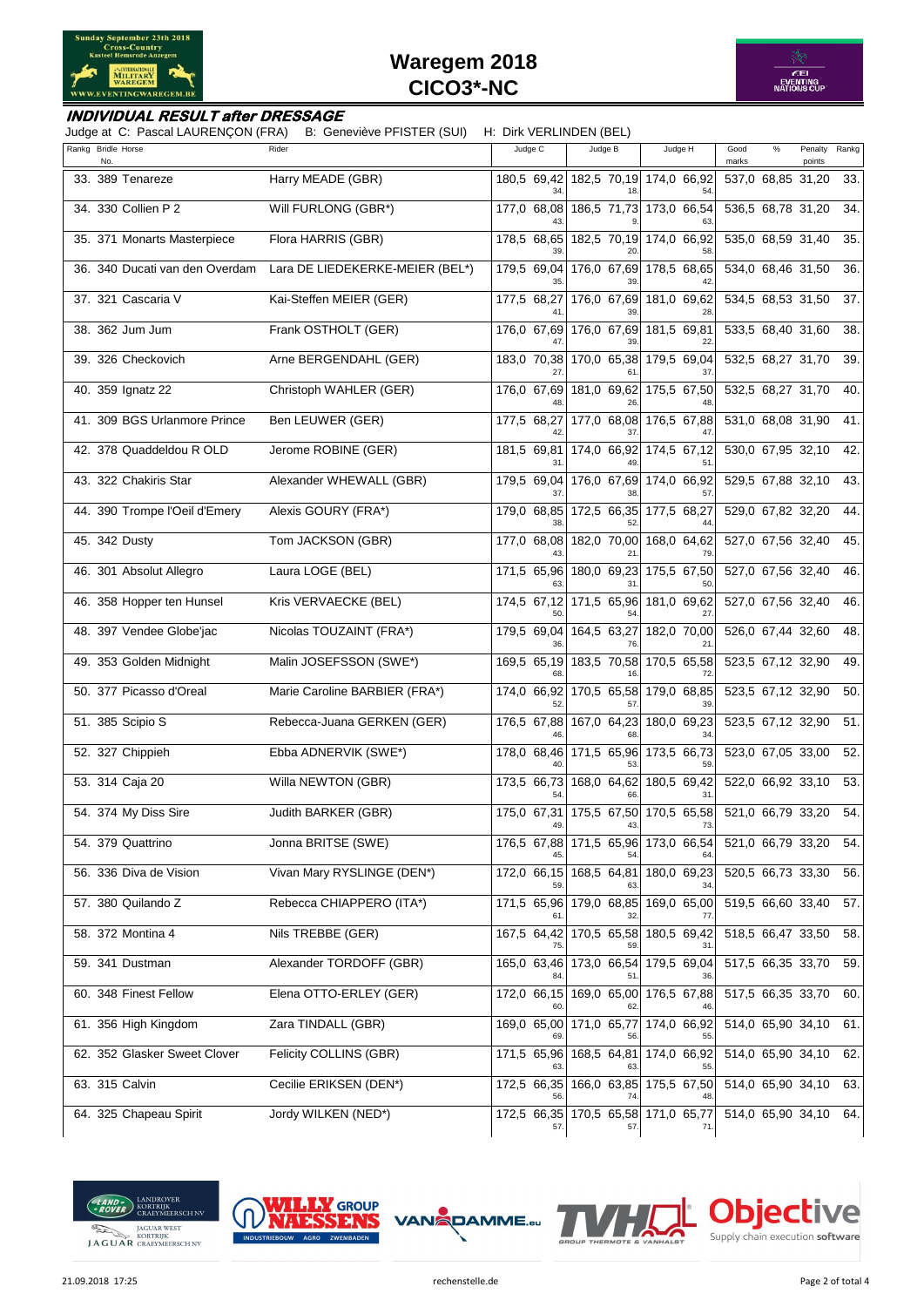



#### **INDIVIDUAL RESULT after DRESSAGE**

Judge at C: Pascal LAURENÇON (FRA) B: Geneviève PFISTER (SUI) H: Dirk VERLINDEN (BEL)

| Rankg Bridle Horse<br>No.    | Rider                        | Judge C     | Judge B                             | Judge H                                    | Good<br>marks      | $\%$ | Penalty<br>points | Rankg |
|------------------------------|------------------------------|-------------|-------------------------------------|--------------------------------------------|--------------------|------|-------------------|-------|
| 65. 375 Palma Belmaniere     | Alix CROUIN (FRA)            |             | 174,5 67,12 157,0 60,38 181,0 69,62 |                                            | 512,5 65,71        |      | 34,30             | 65.   |
| 66. 346 Felix Roses          | Maxime LAMBRECHT (BEL*)      | 170,0 65,38 | 173,5 66,73                         | 168,0 64,62                                | 511,5 65,58 34,40  |      |                   | 66.   |
| 67. 302 Agaton V             | Malin JOSEFSSON (SWE)        | 173,5 66,73 | 166,5 64,04<br>71                   | 171,5 65,96<br>70                          | 511,5 65,58 34,40  |      |                   | 67.   |
| 68. 320 Carpa du Buisson Z   | Tom JACKSON (GBR)            | 165,5 63,65 | 178,5 68,65                         | 166,5 64,04                                | 510,5 65,45 34,60  |      |                   | 68.   |
| 69. 401 Waldo                | Andrea DOCIMO (ITA*)         | 168,5 64,81 | 167,0 64,23                         | 173,5 66,73<br>59                          | 509,0 65,26 34,70  |      |                   | 69.   |
| 70. 365 Lady Like            | Julia SCHMITZ (BEL*)         | 166,0 63,85 | 170,0 65,38                         | 172,0 66,15                                | 508,0 65,13 34,90  |      |                   | 70.   |
| 71. 368 Liberty and Glory    | Tom CRISP (GBR)              | 170,5 65,58 | 75                                  | 165,5 63,65 170,0 65,38<br>75              | 506,0 64,87 35,10  |      |                   | 71.   |
| 72. 306 Amiro Sky            | Bruce HASKELL (NZL)          | 169,0 65,00 | 174,5 67,12                         | 163,0 62,69                                | 506,5 64,94 35,10  |      |                   | 72.   |
| 73. 398 Vendome Biats        | Tom CRISP (GBR)              | 171,5 65,96 | 167,5 64,42                         | 166,5 64,04<br>85                          | 505,5 64,81 35,20  |      |                   | 73.   |
| 74. 331 Colorfast            | Katherine COLEMAN (USA)      | 166,0 63,85 | 167,0 64,23                         | 172,0 66,15                                | 505,0 64,74 35,30  |      |                   | 74.   |
| 75. 355 Grand Supreme        | Mateusz KIEMPA (POL)         | 166,5 64,04 | 166,5 64,04<br>72                   | 170.5 65.58<br>73                          | 503,5 64,55 35,50  |      |                   | 75.   |
| 75. 391 Ulsan de Lacoree     | Camille GUYOT (SUI)          | 169,0 65,00 |                                     | 162,5 62,50 172,0 66,15                    | 503,5 64,55 35,50  |      |                   | 75.   |
| 77. 345 Feldale Mouse        | Isabel ENGLISH (AUS)         | 168,5 64,81 | 168,5 64,81                         | 166,5 64,04                                | 503,5 64,55 35,50  |      |                   | 77.   |
| 78. 381 Quintana P           | Anna-Katharina VOGEL (GER)   | 165,5 63,65 | 161,5 62,12                         | 174,5 67,12                                | 501,5 64,29 35,70  |      |                   | 78.   |
| 79. 311 Brent                | Joyce VAN DE KUILEN (NED*)   | 167,5 64,42 | 158,0 60,77                         | 174,5 67,12                                | 500,0 64,10 35,90  |      |                   | 79.   |
| 80. 405 Zidane               | Hilde VAN MIEGHEM (BEL)      | 172,0 66,15 | 161,0 61,92                         | 167,0 64,23<br>81                          | 500,0 64,10 35,90  |      |                   | 80.   |
| 81. 318 Careless Cricket     | Sophie PRITSCHAU (GER)       | 170,0 65,38 | 162,5 62,50                         | 165,5 63,65<br>87                          | 498,0 63,85 36,20  |      |                   | 81.   |
| 82. 393 Union Libre Fly      | Marie Caroline BARBIER (FRA) | 166,0 63,85 | 166,0 63,85                         | 161,0 61,92                                | 493,0 63,21 36,80  |      |                   | 82.   |
| 83. 360 Ito van het Panishof | Sarah VANDENZAVEL (BEL)      | 164,0 63,08 | 162,5 62,50<br>78                   | 165,5 63,65<br>88                          | 492,0 63,08 36,90  |      |                   | 83.   |
| 84. 366 Laserpoint           | Christina PAINTMAYER (GER)   | 161,0 61,92 | 163,5 62,88                         | 167,0 64,23                                | 491,5 63,01 37,00  |      |                   | 84.   |
| 85. 324 Chapeau              | Melissa TOWNSHEND (GBR)      | 163,5 62,88 |                                     | 156,0 60,00 172,0 66,15<br>69              | 491,5 63,01 37,00  |      |                   | 85.   |
| 86. 387 Strategik Wing       | Sabrina ASSIRELLI (ITA)      | 165,5 63,65 | 159,5 61,35                         | 166,0 63,85<br>86                          | 491,0 62,95 37,10  |      |                   | 86.   |
| 87. 383 Rocco II             | Federico RISO (ITA*)         |             | 162,0 62,31 157,0 60,38 170,0 65,38 |                                            | 489,0 62,69 37,30  |      |                   | 87.   |
| 88. 310 Big Brother S        | Freek BIEBUYCK (BEL)         | 158,5 60,96 |                                     | 152,5 58,65 177,0 68,08                    | 488,0 62,56 37,40  |      |                   | 88.   |
| 89. 344 Fazamur              | Joris VANSPRINGEL (BEL)      |             | 162,0 62,31 160,5 61,73 163,5 62,88 |                                            | 486,0 62,31 37,70  |      |                   | 89.   |
| 90. 382 Raybann du Casteras  | Loicia TIREL (FRA)           |             | 167,0 64,23 152,0 58,46 167,0 64,23 |                                            | 486,0 62,31 37,70  |      |                   | 90.   |
| 91. 333 Constantin M         | Irene Mia HASTRUP (DEN*)     | 165,0 63,46 | 158,0 60,77                         | 158,0 60,77                                | 2481,0 61,67 38,30 |      |                   | 91.   |
| 92. 308 Belle de Reve        | Paolo BELVEDERESI (ITA*)     | 157,5 60,58 |                                     | 143,5 55,19 173,5 66,73<br>59              | 474,5 60,83 39,20  |      |                   | 92.   |
| 93. 312 Caesar van Desta     | Nele REVYN (BEL)             | 160,5 61,73 | 147,5 56,73                         | 160,5 61,73                                | 468,5 60,06 39,90  |      |                   | 93.   |
| 94. 329 Coldplay             | Timothy DENUTTE (BEL)        | 154,5 59,42 | 148,5 57,12                         | 157,5 60,58<br>94                          | 1460,5 59,04 41,00 |      |                   | 94.   |
| 95. 347 Fernhill Blue Wicked | Enrico ZEPPEGNO (ITA)        | 155,5 59,81 | 148,0 56,92                         | 153,5 59,04                                | 457,0 58,59 41,40  |      |                   | 95.   |
| 96. 351 Gargantua            | Anita CALAFIORE (ITA)        | 96.         | 99.                                 | 153,0 58,85 141,5 54,42 155,0 59,62<br>96. | 449,5 57,63 42,40  |      |                   | 96.   |





21.09.2018 17:25 rechenstelle.de Page 3 of total 4

Objective